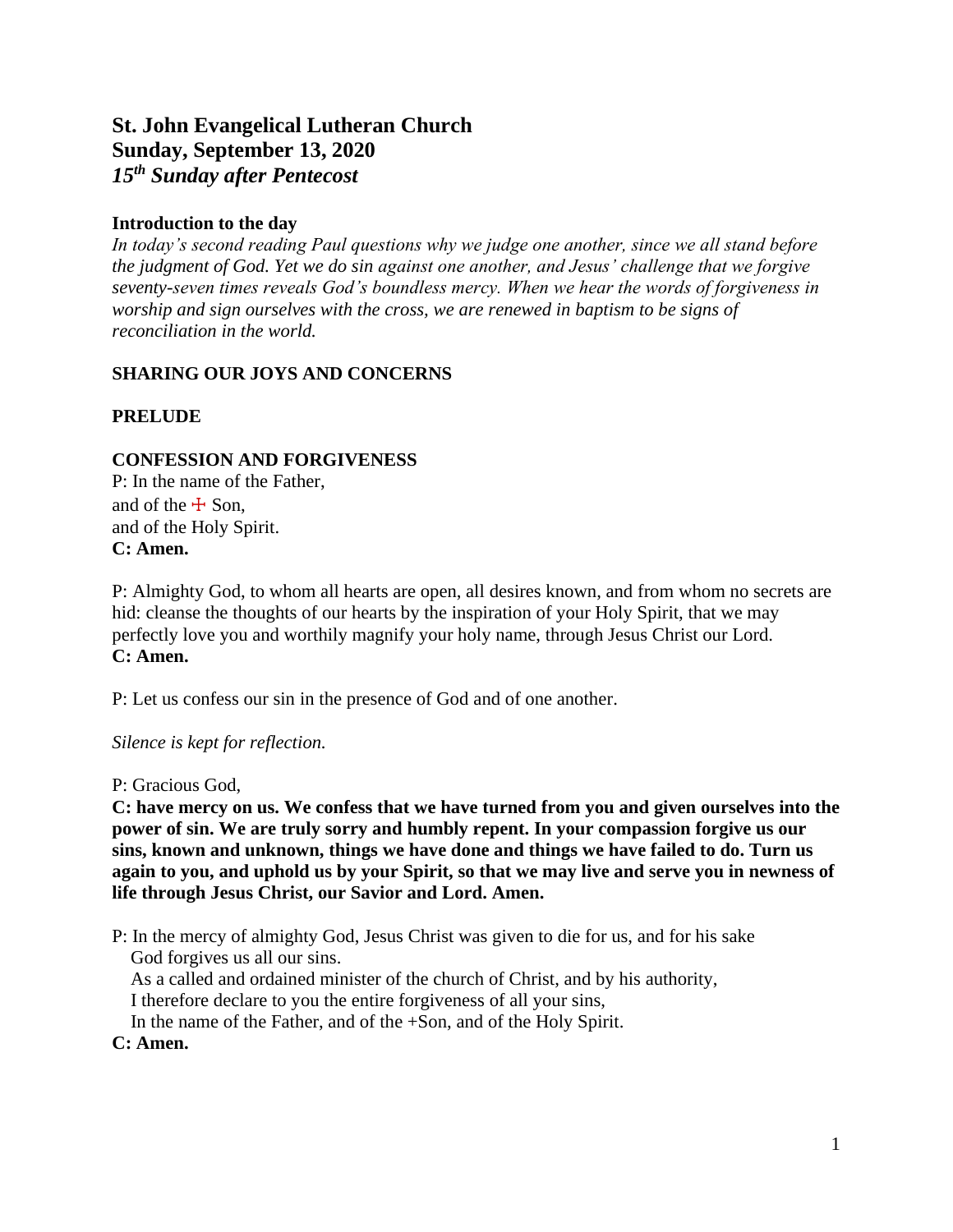# **GATHERING SONG** *Immortal, Invisible, God Only Wise* **(ELW 834)**

(hum or sing softly with mask on)

1 Immortal, invisible, God only wise, in light inaccessible hid from our eyes, most blessed, most glorious, the Ancient of Days, almighty, victorious, thy great name we praise!

2 Unresting, unhasting, and silent as light, nor wanting, nor wasting, thou rulest in might; thy justice like mountains high soaring above thy clouds which are fountains of goodness and love.

3 To all, life thou givest, to both great and small; in all life thou livest, the true life of all; we blossom and flourish like leaves on the tree, and wither and perish, but naught changeth thee.

4 Thou reignest in glory; thou dwellest in light; thine angels adore thee, all veiling their sight; all laud we would render; oh, help us to see 'tis only the splendor of light hideth thee!

#### **GREETING**

P: The grace of our Lord Jesus Christ, the love of God, and the communion of the Holy Spirit be with you all. **C: And also with you.**

## **PRAYER OF THE DAY**

P: Let us pray. **C: O Lord God, merciful judge, you are the inexhaustible fountain of forgiveness. Replace our hearts of stone with hearts that love and adore you, that we may delight in doing your will, through Jesus Christ, our Savior and Lord. Amen.**

## *The assembly is seated.*

## **WORD**

God speaks to us in scripture reading, preaching, and song.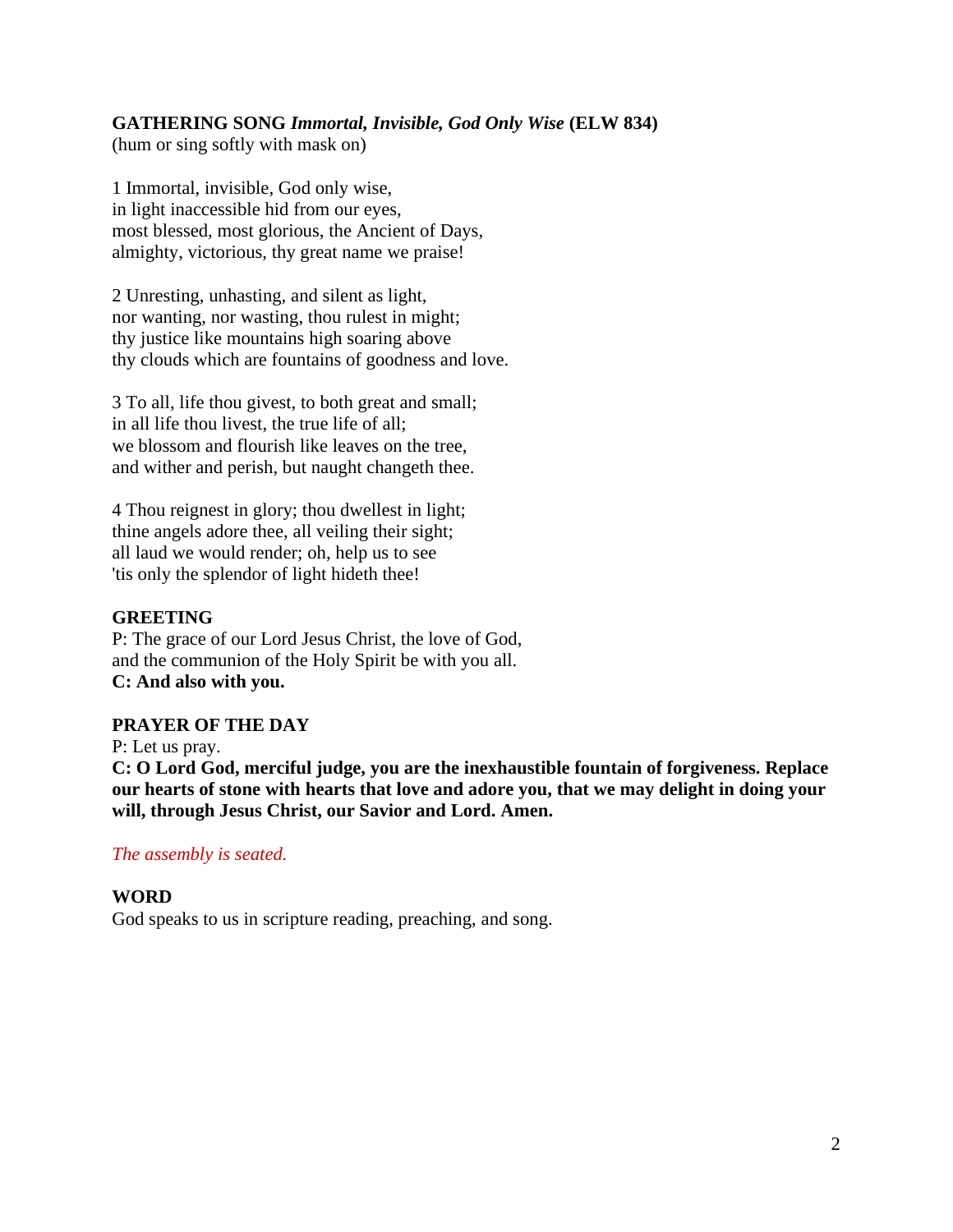# **FIRST READING: Genesis 50:15-21**

L: A reading from Genesis.

*After Jacob's death the brothers of Joseph begged for forgiveness for the crime they had done against him. You intended to do me harm, Joseph said, but God used this as an opportunity to do good and save many lives.*

<sup>15</sup>Realizing that their father was dead, Joseph's brothers said, "What if Joseph still bears a grudge against us and pays us back in full for all the wrong that we did to him?" 16So they approached Joseph, saying, "Your father gave this instruction before he died, 17'Say to Joseph: I beg you, forgive the crime of your brothers and the wrong they did in harming you.' Now therefore please forgive the crime of the servants of the God of your father." Joseph wept when they spoke to him. <sup>18</sup>Then his brothers also wept, fell down before him, and said, "We are here as your slaves." <sup>19</sup>But Joseph said to them, "Do not be afraid! Am I in the place of God? <sup>20</sup>Even though you intended to do harm to me, God intended it for good, in order to preserve a numerous people, as he is doing today. 21So have no fear; I myself will provide for you and your little ones." In this way he reassured them, speaking kindly to them.

L: The word of the Lord. **C: Thanks be to God.**

## **PSALM 103:[1-7] 8-13 read responsively**

<sup>1</sup>Bless the LORD, O my soul, and all that is within me, bless God's holy name. <sup>2</sup>**Bless the LORD, O my soul, and forget not all God's benefits—** <sup>3</sup>who forgives all your sins and heals all your diseases; <sup>4</sup>**who redeems your life from the grave and crowns you with steadfast love and mercy;** <sup>5</sup>who satisfies your desires with good things so that your youth is renewed like an eagle's. <sup>6</sup>**O LORD, you provide vindication and justice for all who are oppressed.** <sup>7</sup>You made known your ways to Moses and your works to the children of Israel. <sup>8</sup>**LORD, you are full of compassion and mercy, slow to anger and abounding in steadfast love;** <sup>9</sup>you will not always accuse us, nor will you keep your anger forever. <sup>10</sup>**You have not dealt with us according to our sins, nor repaid us according to our iniquities.** <sup>11</sup>For as the heavens are high above the earth, so great is your steadfast love for those who fear you.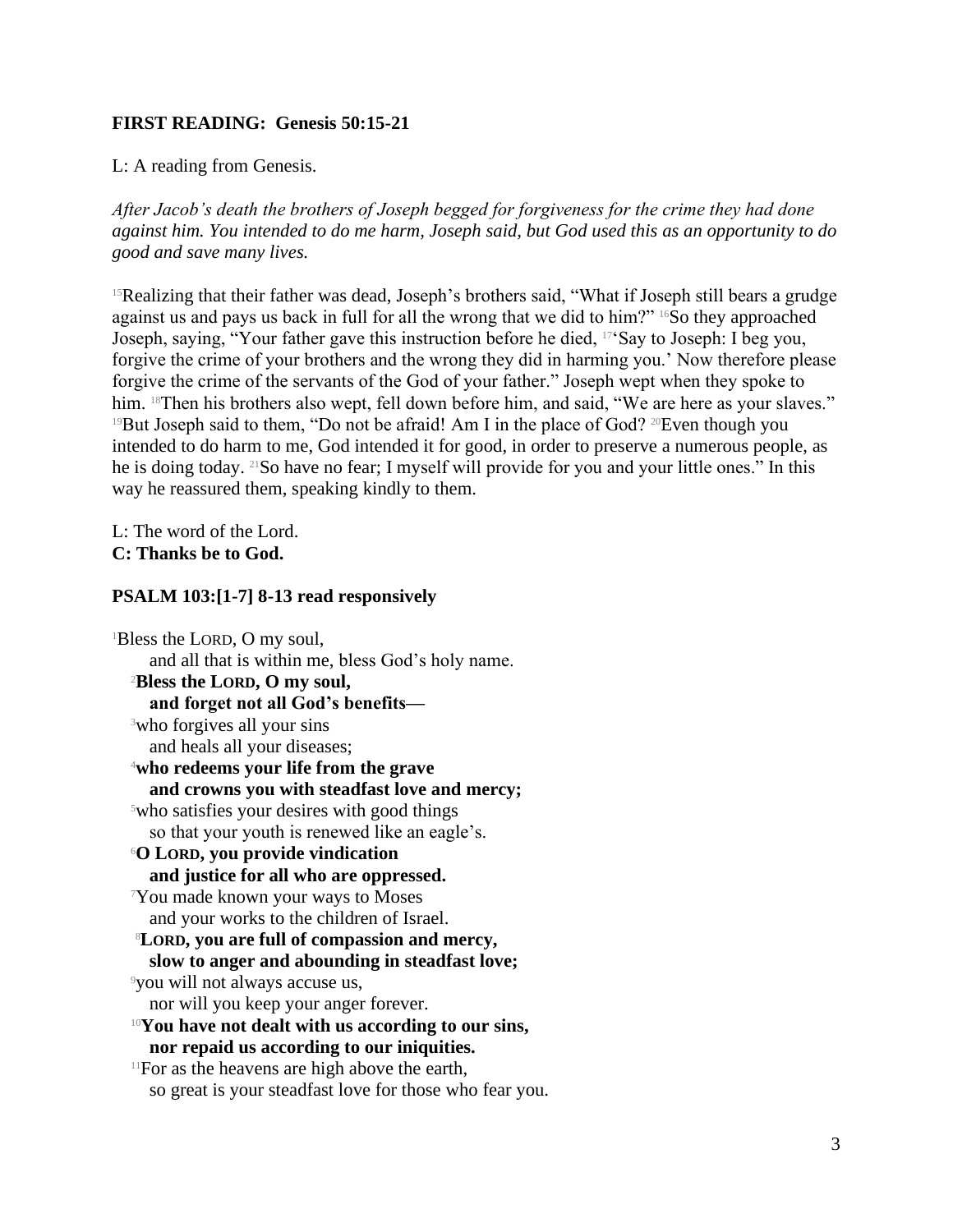#### <sup>12</sup>**As far as the east is from the west,**

#### **so far have you removed our transgressions from us.**

<sup>13</sup>As a father has compassion for his children,

so you have compassion for those who fear you, O LORD.

#### **SECOND READING: Romans 14:1-12**

L: A reading from Romans.

*This Christian community has significant struggles with diversity. Here Paul helps us understand that despite different practices in worship and personal piety, we do not judge one another. All Christians belong to the Lord Jesus Christ who died for all of us and will judge each of us.*

<sup>1</sup>Welcome those who are weak in faith, but not for the purpose of quarreling over opinions. <sup>2</sup>Some believe in eating anything, while the weak eat only vegetables. <sup>3</sup>Those who eat must not despise those who abstain, and those who abstain must not pass judgment on those who eat; for God has welcomed them. <sup>4</sup>Who are you to pass judgment on servants of another? It is before their own lord that they stand or fall. And they will be upheld, for the Lord is able to make them stand.

<sup>5</sup>Some judge one day to be better than another, while others judge all days to be alike. Let all be fully convinced in their own minds. Those who observe the day, observe it in honor of the Lord. Also those who eat, eat in honor of the Lord, since they give thanks to God; while those who abstain, abstain in honor of the Lord and give thanks to God.

We do not live to ourselves, and we do not die to ourselves. <sup>8</sup>If we live, we live to the Lord, and if we die, we die to the Lord; so then, whether we live or whether we die, we are the Lord's. <sup>9</sup>For to this end Christ died and lived again, so that he might be Lord of both the dead and the living.

<sup>10</sup>Why do you pass judgment on your brother or sister? Or you, why do you despise your brother or sister? For we will all stand before the judgment seat of God.  $\mathbb{F}^1$  For it is written,

"As I live, says the Lord, every knee shall bow to me,

and every tongue shall give praise to God."  $12$ So then, each of us will be accountable to God.

L: The word of the Lord. **C: Thanks be to God.**

**GOSPEL ACCLAMATION Alleluia. Lord, to whom shall we go? You have the words of eternal life. Alleluia. Alleluia.**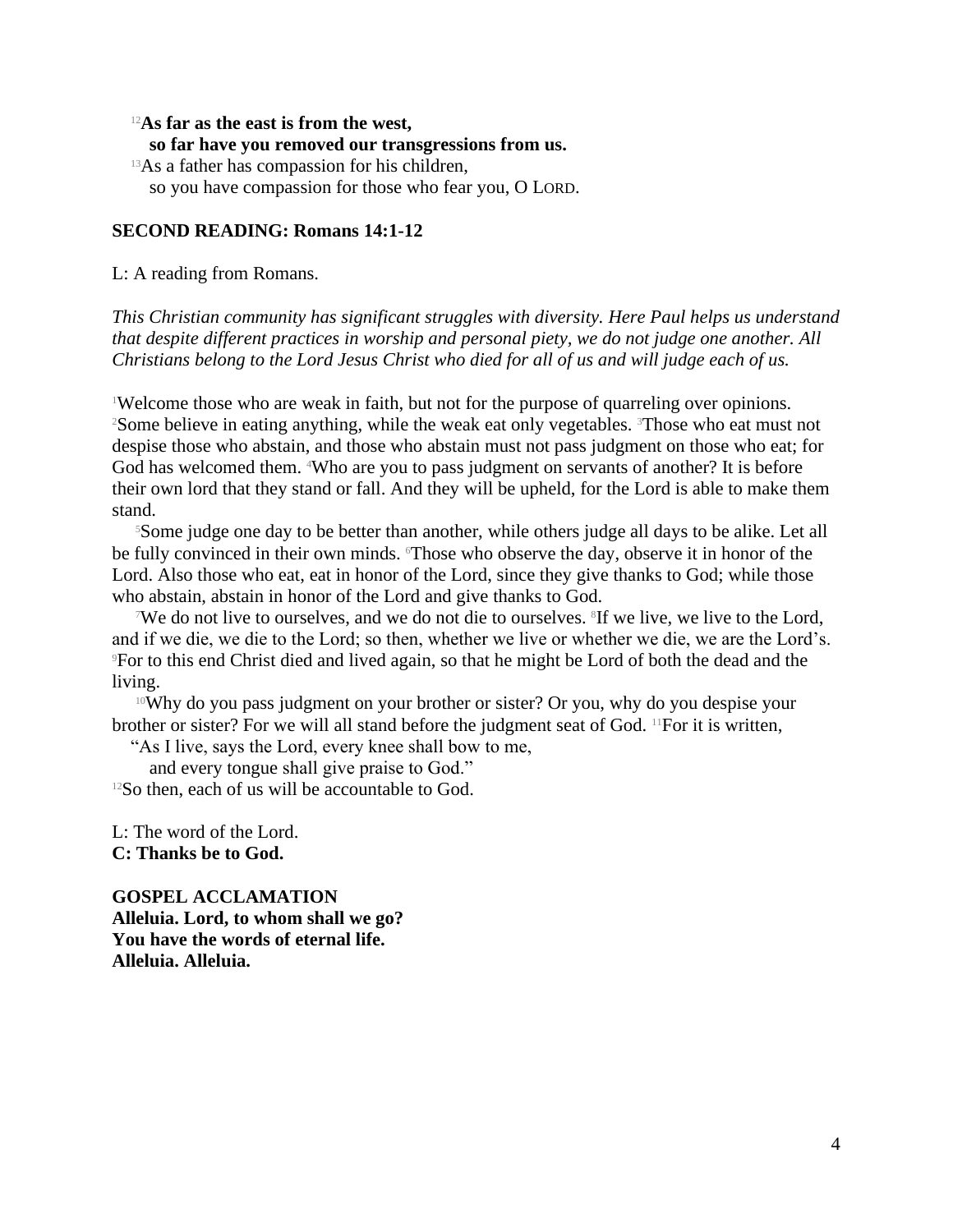## **GOSPEL: Matthew 18:21-35**

P: The holy gospel according to Matthew. **C: Glory to you, O Lord.**

*When Peter asks about the limits of forgiveness, Jesus responds with a parable that suggests human forgiveness should mirror the unlimited mercy of God.*

<sup>21</sup>Peter came and said to [Jesus], "Lord, if another member of the church sins against me, how often should I forgive? As many as seven times?" 22Jesus said to him, "Not seven times, but, I tell you, seventy-seven times.

<sup>23"</sup>For this reason the kingdom of heaven may be compared to a king who wished to settle accounts with his slaves. 24When he began the reckoning, one who owed him ten thousand talents was brought to him; <sup>25</sup> and, as he could not pay, his lord ordered him to be sold, together with his wife and children and all his possessions, and payment to be made.  $^{26}$ So the slave fell on his knees before him, saying, 'Have patience with me, and I will pay you everything.' <sup>27</sup>And out of pity for him, the lord of that slave released him and forgave him the debt. <sup>28</sup>But that same slave, as he went out, came upon one of his fellow slaves who owed him a hundred denarii; and seizing him by the throat, he said, 'Pay what you owe.' <sup>29</sup>Then his fellow slave fell down and pleaded with him, 'Have patience with me, and I will pay you.' <sup>30</sup>But he refused; then he went and threw him into prison until he would pay the debt. 31When his fellow slaves saw what had happened, they were greatly distressed, and they went and reported to their lord all that had taken place. <sup>32</sup>Then his lord summoned him and said to him, 'You wicked slave! I forgave you all that debt because you pleaded with me. 33Should you not have had mercy on your fellow slave, as I had mercy on you?' 34And in anger his lord handed him over to be tortured until he would pay his entire debt. 35So my heavenly Father will also do to every one of you, if you do not forgive your brother or sister from your heart."

P: The gospel of the Lord. **C: Praise to you, O Christ.**

#### **SERMON**

*I acknowledge Mr Gary Johnson for today's sermon. It was well written and I asked permission to use it.*

*Silence for meditation*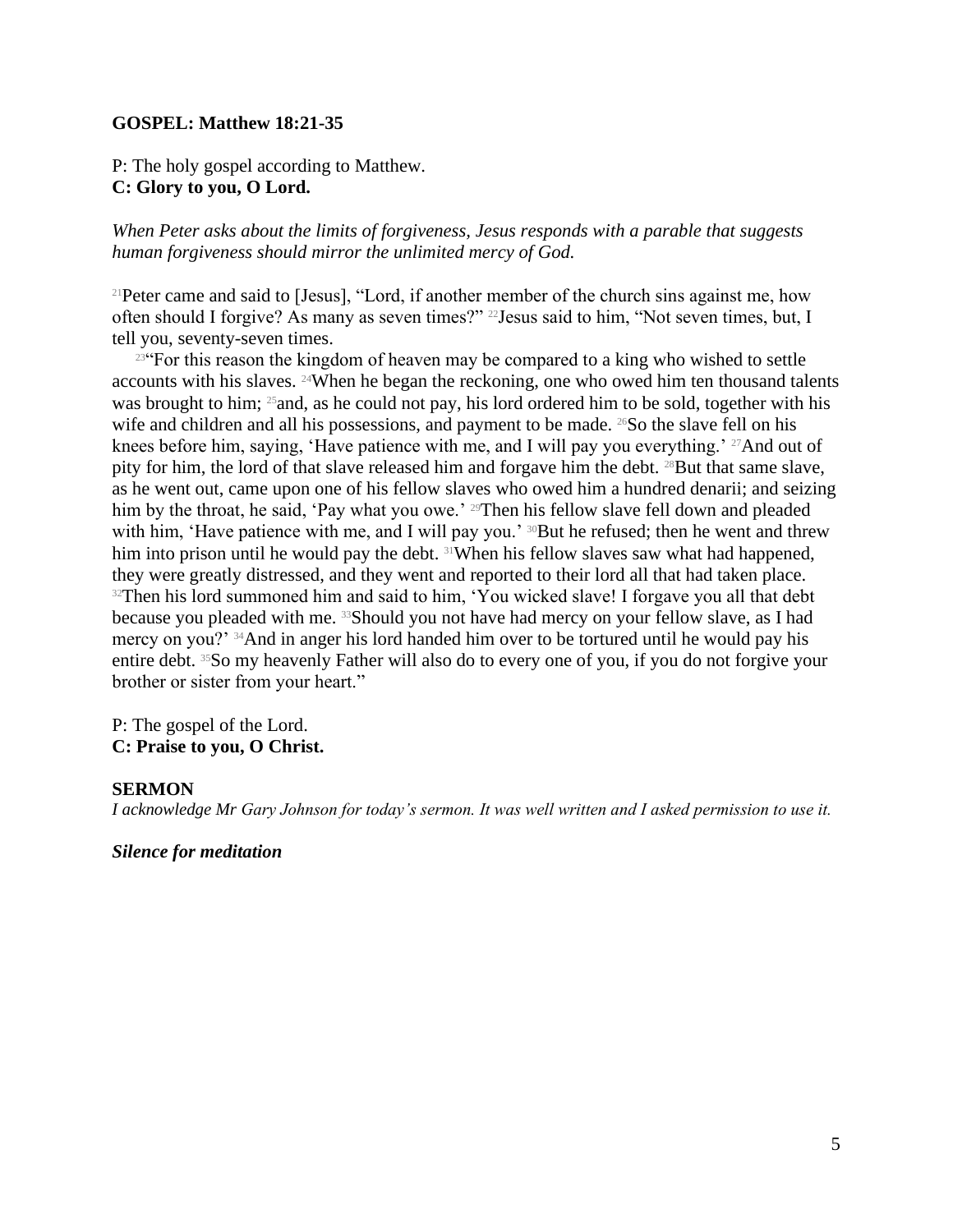# **HYMN OF THE DAY**



Text: African American spiritual Music: BREAK BREAD TOGETHER, African American spiritual

## **PRAYERS OF INTERCESSION**

A: Drawn together in the compassion of God, we pray for the church, the world, and all those in need.

## *A brief silence.*

You welcome us when we are weak in faith. Uphold your church throughout the world; make it a place of welcome. Strengthen faith through Bible studies and Sunday schools, confirmation classes and youth ministries. Nurture new ministries of education and growth (*especially*). Lord, in your mercy,

# **C: hear our prayer.**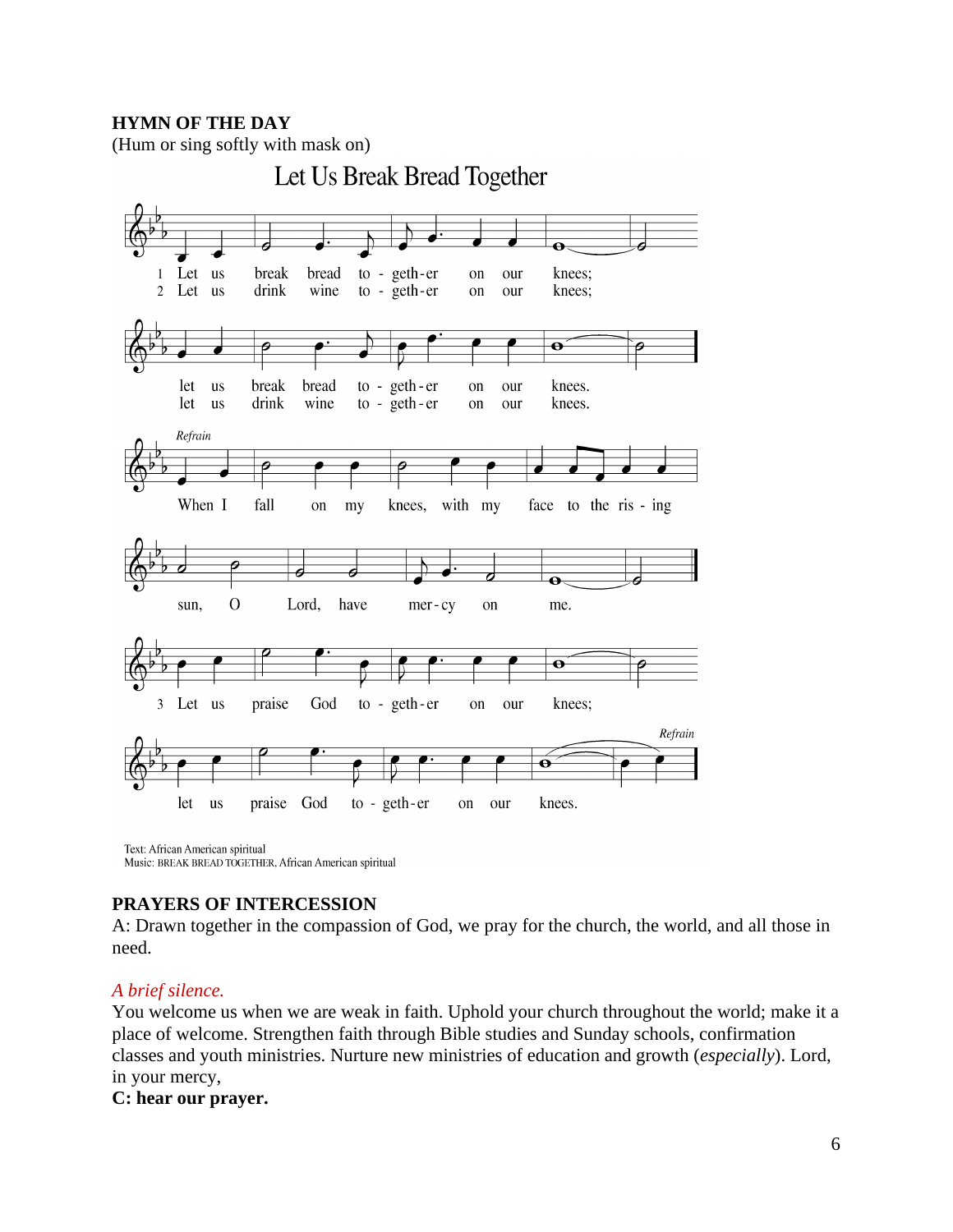A: The heights of the heavens show us the vastness of your steadfast love. Have compassion on your creation. Where human selfishness has brought ruin and destruction, we look to you to heal, renew, and redeem your world. Lord, in your mercy,

# **C: hear our prayer.**

A: Make your ways known to the nations. Speak kindness to our bitter grudges. Settle our hearts when we want to settle accounts with violence. Bless our leaders with patience and wisdom (*especially*). Lord, in your mercy,

# **C: hear our prayer.**

A: Bring healing and justice wherever harm is dealt. Provide vindication for all who are oppressed. Free victims of human trafficking and forced labor; deliver all who are bound by debt. Feed all who hunger, and guard refugees fleeing famine, poverty, and war. Lord, in your mercy,

# **C: hear our prayer.**

A: Teach us to forgive. Remind us that you do not always accuse us. Still our tongues when we are tempted to pass judgment and argue over opinions. Make this congregation a community of mercy for one another and for all our neighbors. Lord, in your mercy, **C: hear our prayer.**

A: Whether we live or whether we die, we are yours. We thank you for those who have showed us faithfulness, for the knees that taught us how to bow to you and the tongues that taught us to praise you. Lord, in your mercy,

# **C: hear our prayer.**

P: All these things and whatever else you see that we need, we entrust to your mercy; through Christ our Lord.

# **C: Amen.**

# **THE SACRAMENT OF HOLY COMMUNION**

Please come forward to receive the "body of Christ" by holding out your hands in a cup like fashion as far as you can. The Pastor will drop the wafer into your hand, saying "the body of Christ given for you," and you respond "Amen," then go to the left or right and receive the "blood of Christ" from a pre-filled glass. The glasses will be separated so you don't touch one another. Take the glass and the communion assistant standing in the choir loft will say, "the blood of Christ shed for you." There will be a separate tray of glasses with grape juice for those who prefer grape juice.

P: The Great Thanksgiving and The Words of Institution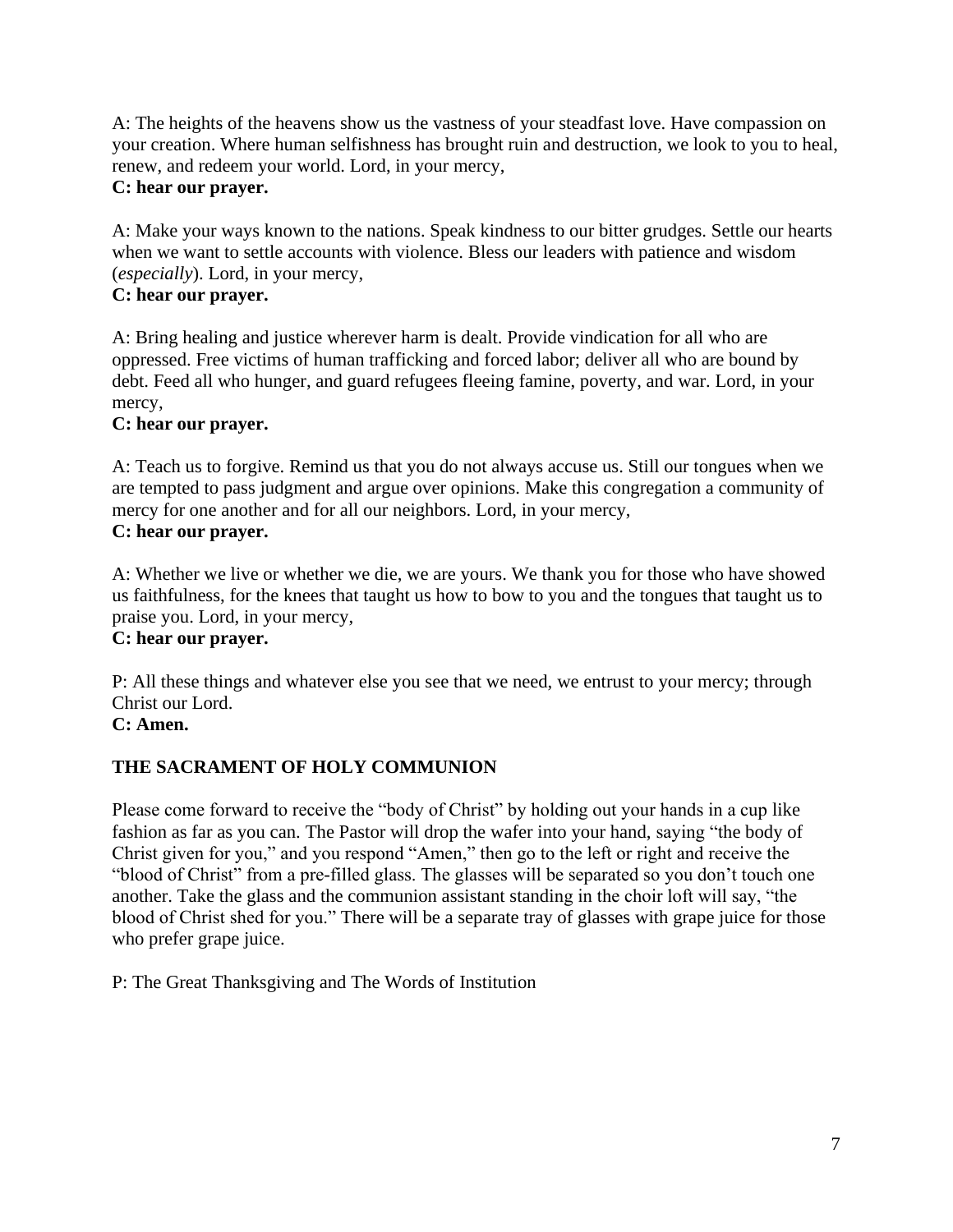#### **LORD'S PRAYER**

**Our Father, who art in heaven, hallowed be thy name, thy kingdom come, thy will be done, on earth as it is in heaven. Give us this day our daily bread; and forgive us our trespasses, as we forgive those who trespass against us; and lead us not into temptation, but deliver us from evil. For thine is the kingdom, and the power, and the glory, forever and ever. Amen.**

**Dismissal** 

**Postlude**

*Please leave your offering in the offertory plate located at each exit of the church.*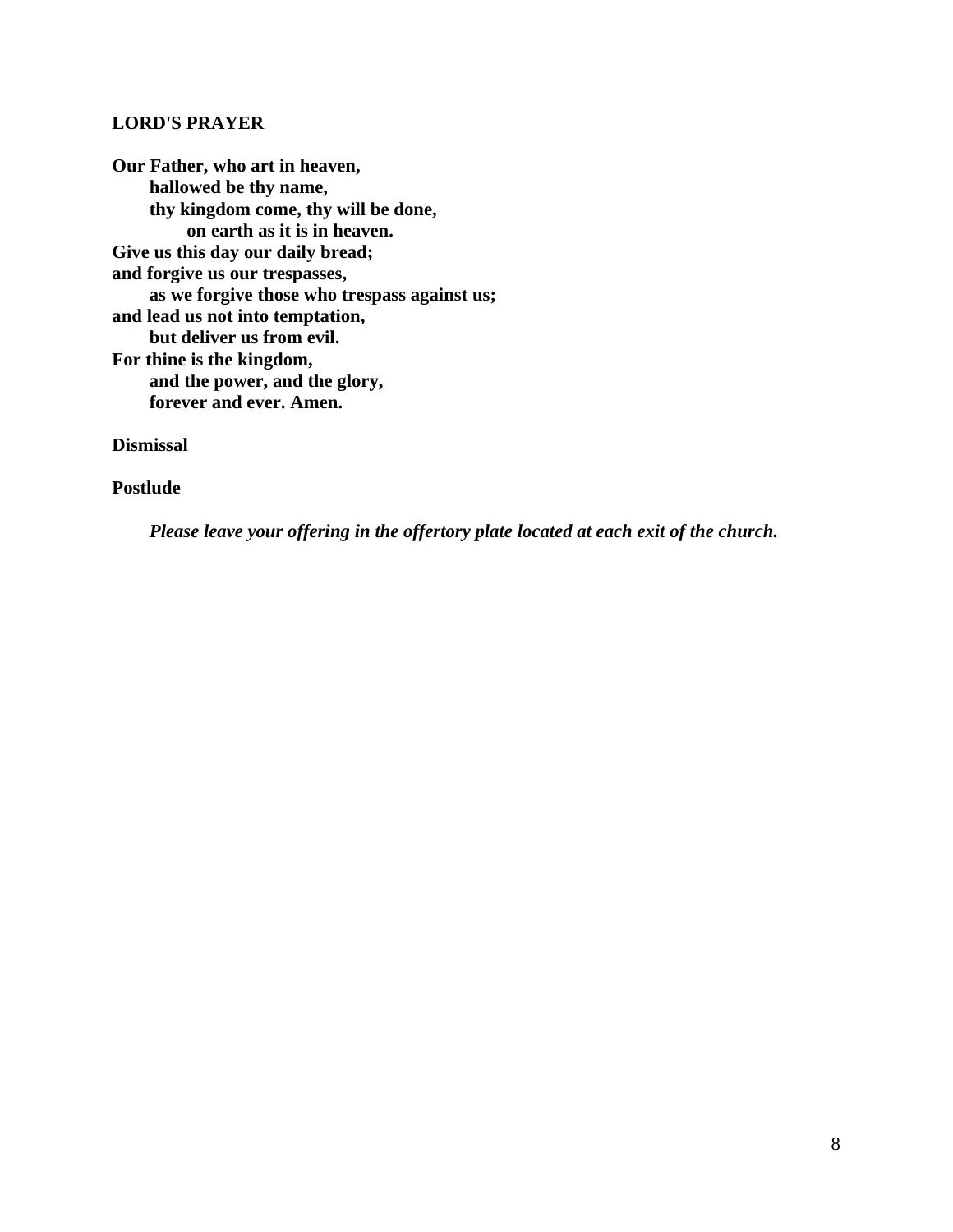# *Announcements*

Remember in prayer: Rowen Aldridge, Luke Antolick, Bob Braucht, Dawn Hauser, Ralph Lehman, Caleb Leone, David Mitchell, Bob and Phyllis Moriarity, Kathy Neal, Rev. Donald and Ruth Nice, Jack Rishel, Joann Rishel, Jane Shaffer, Brenda Traxler, Jillian Waldman, and all of our shut-ins; the safety of our military troops around the world (Mark Baier, Jade Cordrey, Paul Laidacker, Kenny Leitch, Maddison Myers, Tyler O'Neal, Adam Shaffer, Aaron Stabley, Paul St. James, Jenna White); Family Promise and the homeless in our counties. Bishop Eaton, our Presiding Bishop; and Bishop Collins, Bishop of the Upper Susquehanna Synod. For our Companion Synod in Liberia and Ansbach-Wurzburg, Germany; our sister church, St. Wunibald in Heidenheim, Germany and for the New Love Center as it seeks to build a new food hub.

The altar flowers this morning are given to the Glory of God and in loving memory of our parents, Chuck and Laurel Gottschall

Special Thanks to this week's helpers: Lectors – Darlene Bilby; Assisting Ministers - Bill Ely and Ken Dougherty; Acolyte –; Communion Assistants-; Head Usher -Betty Allen; Tellers-Kaye Long; Bulletin sponsor -;

Next week's helpers: Lectors –Shane Snyder; Assisting Ministers -Gary Johnson and Karen Aucker; Acolyte –; Communion Assistants -; Head Usher -Betty Allen; Tellers-Kaye Long; Bulletin sponsor -;

The Lutheran Church **Women's Prayer Chain** is a vital ministry of St. John Lutheran. Anyone in need of prayers is asked to contact any of the following persons:

> Gloria Ely – 570-873-3597 Sarah Davidson - 570-398-0659 Joyce Braucht - 570-398-2852

## **Catechism to Resume**

Pastor Aucker will begin a new Catechism class for all youth  $7<sup>th</sup>$  grade or older and for second year Catechism classes on the first and third Sunday of the month from 2:00-3:00 p.m. via Zoom. If you have a child entering  $7<sup>th</sup>$  grade or is older and never completed Catechism please contact Molly at the church office to register and pick up the Catechism materials that are available for the classes in the office.

## **"Grab-a-Tab"**

The youth of St. John would like to ask for donations of little tabs from beverage, soup and dessert cans. It doesn't matter what color the tab, just grab them and deliver them to the church office. This project will benefit the Ronald McDonald House of Danville. "Grab-a-Tab" program allows people of all ages to join in the effort of providing a "Home-away-from-Home" to children with cancer or other serious illnesses and their families.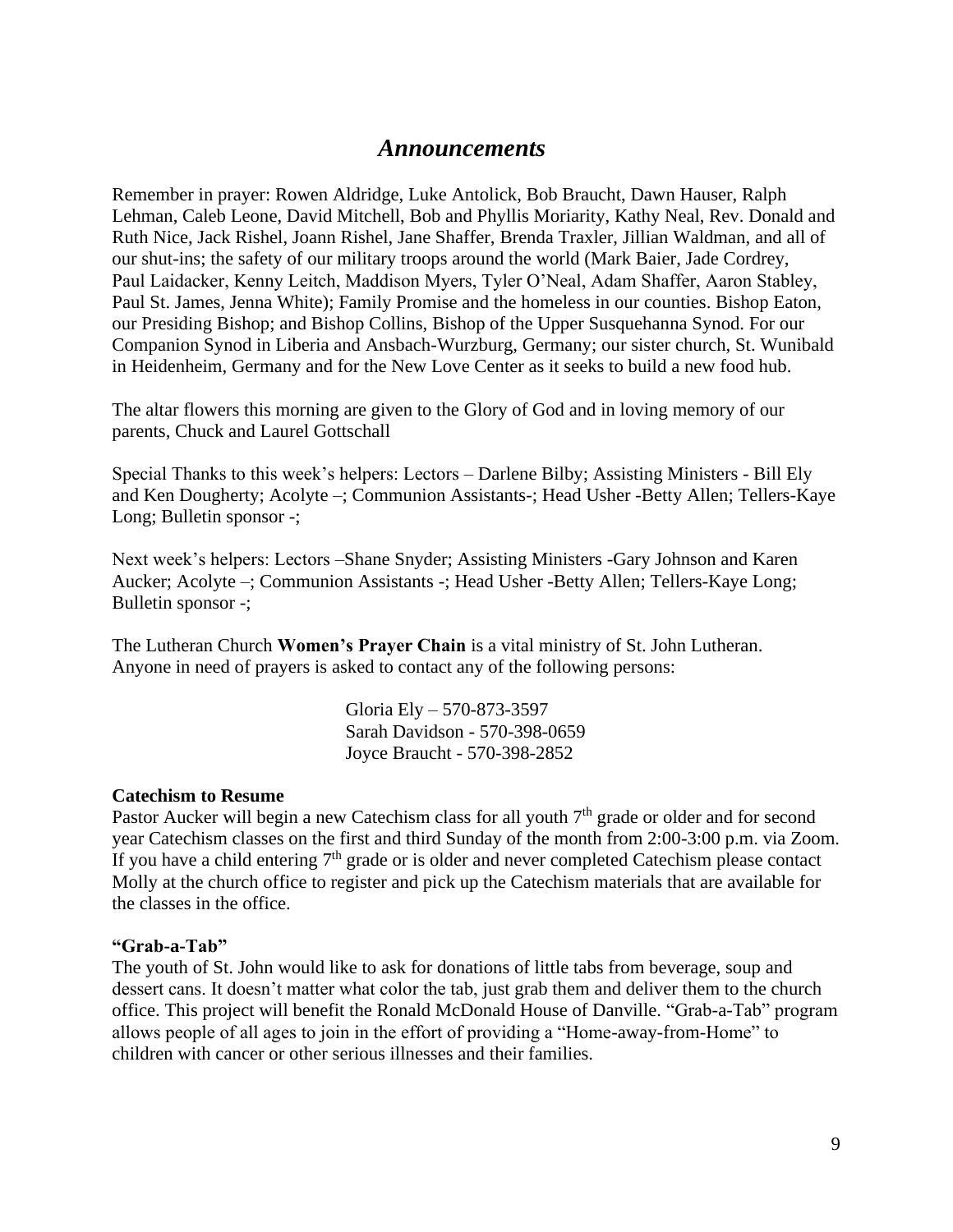# **Sunday School**

Sadly, Sunday School Classes that would normally begin September 13 have been indefinitely postponed due to COVID 19. Weekly Sunday school lessons and activities are being sent home. If your family is not receiving the lessons please email the church office [stjohn@stjl.org](mailto:stjohn@stjl.org)

# **Church Services**

With the decrease in attendance during the pandemic, Council made the decision to continue with one service in September at 9:00 a.m., so that we may worship together.

# **Women of the Church**

Come join us to find your seat at the greatest table ever! Seated with Christ Living freely in a culture of comparison: Heather Holleman September  $18<sup>th</sup>$  from 5:45 p.m. - 9:00 p.m. Crossroads Jersey Shore Campus 1454 S State Rt 44 Hwy. Please call Gloria Ely to register 570-873-3597

**Giving Plus+ -** St. John Lutheran is offering a new way to support the ministries of St. John. Now you can download the "Giving Plus+" app from your app store for your cell phone. This feature is also available on our web site. Enter your email, make up a password, and walk through the choices to give the church an electronic donation by check or debit/credit card. People were asking if they could give electronically by debit/credit card. Now this feature is available. If you have any questions, contact Pastor Aucker

**Give+ Text:** Simply send a text message to 570-865-1101 with the amount you would like to contribute (example: 25). Within a few minutes, you'll be sent a text with a link to register. Click on the link and enter your cardholder name and credit or debit card information. Once your registration is complete, you will receive a text verification and a receipt of your donation via email.

## **Christmas-at-Sea**

Would you like to bring joy to seafarers who will not be home with their families for Christmas? Our port chaplains deliver satchels filled with gifts to the seafarers they meet in port in the weeks prior to Christmas. Later, on Christmas Eve or Christmas Day, when the ship is in the middle of the ocean, the captain will hold a celebration, and all the crew will open their satchels, each containing:

> One sweatshirt – hooded or unhooded (size L-XL) Three pairs of socks – thermal or white gym One casual pullover T-shirt (size M-L) One can of nuts or bar of chocolate, and A Christmas card from you.

We invite you to participate in a memory of Pastor Martha McCracken by purchasing the items needed for a Christmas Seafarer's bag. Bags are available in the office. Please return by Nov. 5. for many years Pastor McCracken was President of Seafarers Ministry.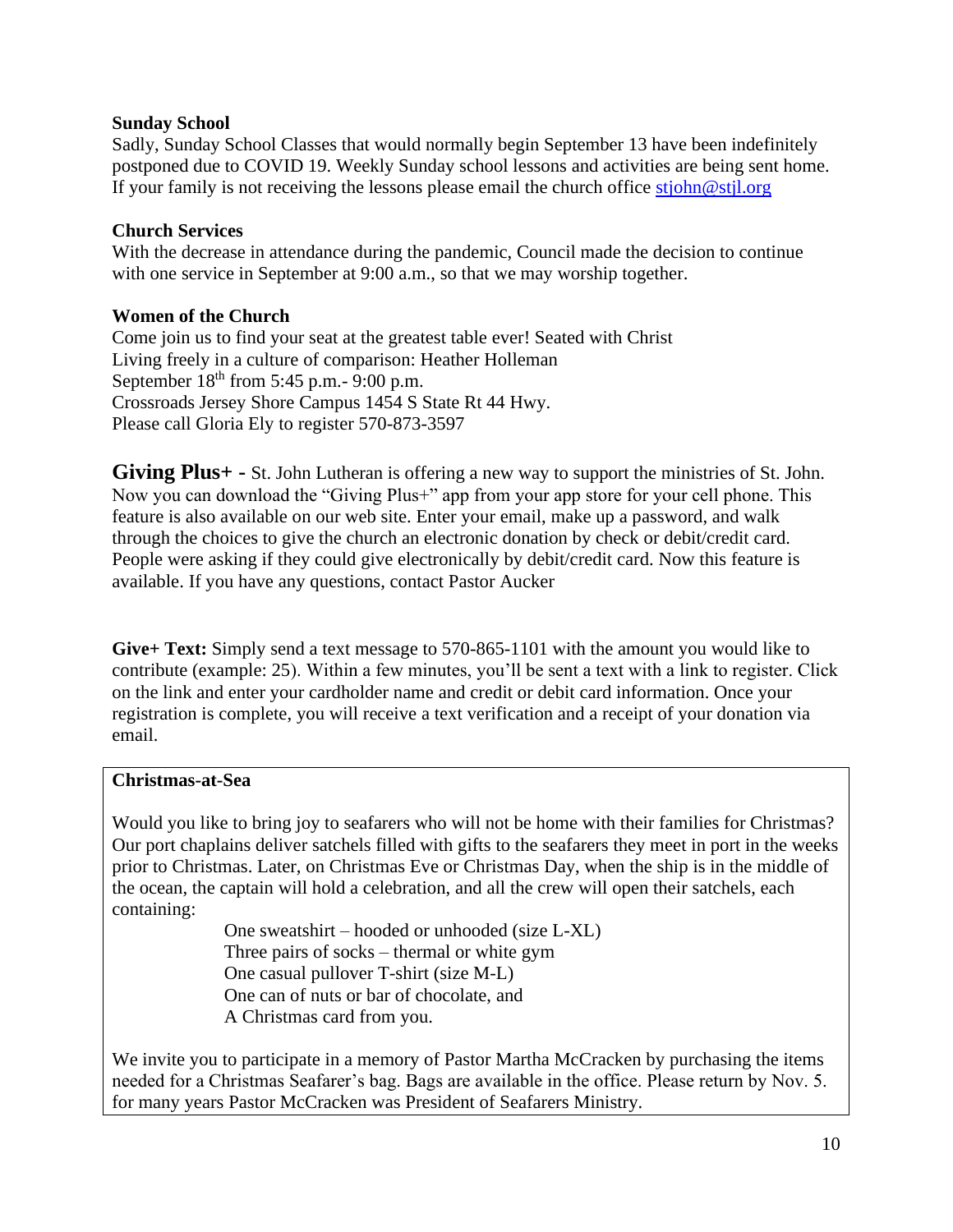#### **Hunger in the Time of COVID-19: Life for Today and Hope for Tomorrow**

Rick Steves, guidebook author and travel TV host; the Rev. Elizabeth A. Eaton, presiding bishop of the Evangelical Lutheran Church in America (ELCA); and the Rev. Shelley Bryan Wee, bishop of the ELCA Northwest Washington Synod, invite you to and online benefit- the first of its kind- for ELCA World Hunger. **Our goal is to raise \$250,000 to confront hunger in the time of COVID-19. When: Thursday, September 24, 8:00 p.m. Where: Zoom virtual event.** <https://community.elca.org/online-registration/sept-24-rick-steves-virtual-hunger-event>

We are in a historic moment, facing a once-in-a-century pandemic and a global change in hunger unlike anything we have seen in our lifetimes. Domestically and internationally, hunger is increasing at alarming rates. At this event, you will learn about the unique ways ELCA World Hunger is responding. Our hosts will also discuss the ongoing root causes of hunger and poverty addressed in Rick Steves' recent special *Hunger and Hope: Lessons From Ethiopia and Guatemala.* And you will hear from ELCA World Hunger partners on the front lines of the current hunger crisis, who will tell you firsthand how your gifts make a difference.

We are called by God to share hope in this time of challenge. Join us to face this global hunger crisis head-on and to continue moving toward a just world where all are fed.

#### **New Neighbors**

We have new neighbors behind the Sunday school building and they are asking us not to park along the grass side of the alley during church services. Please help us by letting our fellow members know if you see someone parking along their house. Thank you.